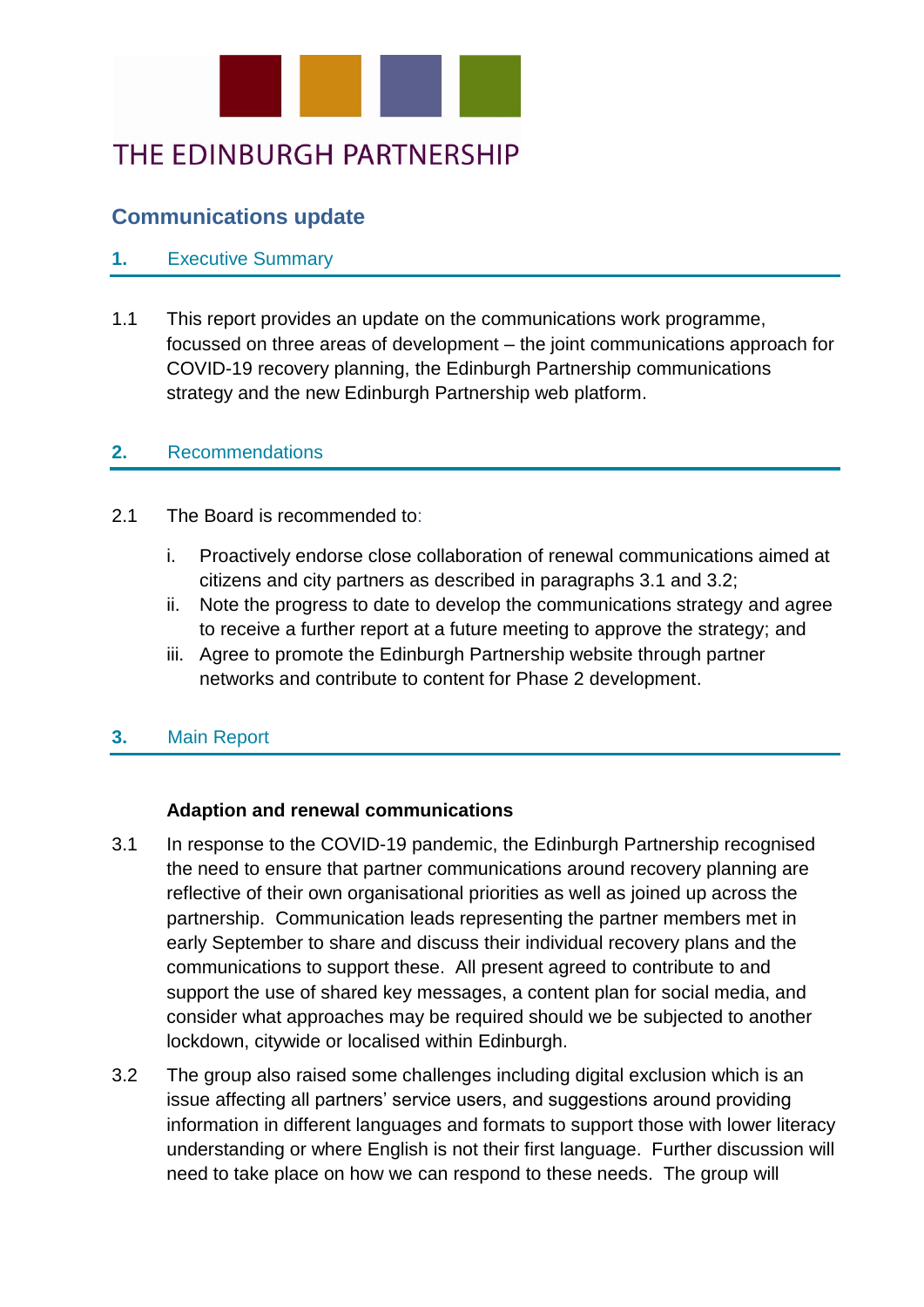continue to work together digitally, share best practice and identify more ways to proactively promote and share the work of each of the partners.

## **Strategy development**

- 3.3 When the Edinburgh Partnership reviewed its governance and community planning arrangements in 2018/19, feedback from the stakeholder consultation identified the need to improve the communications around community planning. Suggestions included promoting achievements and making it clear how communities can get involved in the work of the partnership.
- 3.4 In 2019, as part of the Edinburgh Partnership's work programme, a communications short life working group was established. Membership is officers from the Council's Strategy and Communications Division and Lifelong Learning, Police Scotland, Volunteer Edinburgh and lead officers of the Edinburgh Community Learning and Development, Children's and Community Safety Partnerships.
- 3.5 The working group has met three times and participated in two workshops to develop the communications strategy. The workshops looked at the vision, aims and key stakeholders that should be part of the strategy. The workshop feedback also identified the need to have different messages for the different parts of the community planning arrangements and this should be through a separate communications plan for the Edinburgh Partnership and its strategic partnerships, and the local partnerships and networks.
- 3.6 In addition to the officer working group, a community checkpoint group was established to ensure that there was meaningful community input to the development of the strategy. A workshop took place in early March with the checkpoint group and members of the officer working group. This was the first of two scheduled sessions, looking at the ideas that had been generated from the working group sessions, with suggestions made for changes. The second session scheduled for late April is yet to take place due to the COVID-19 pandemic.
- 3.7 The next steps for the strategy development are to revisit the draft strategy so far with the officer working group, identifying any changes that may need to be made in response to the pandemic. Following on from these changes, the group will need to agree a plan to engage with the checkpoint group to conclude the development, acknowledging that this will be through online means, and thought will have to be given as to how this can be achieved in a meaningful way. The intention is to then bring the final draft back to a future Edinburgh Partnership meeting (either late 2020 or early 2021) for approval, depending on the availability of the Checkpoint Group and the working group to meet to progress.